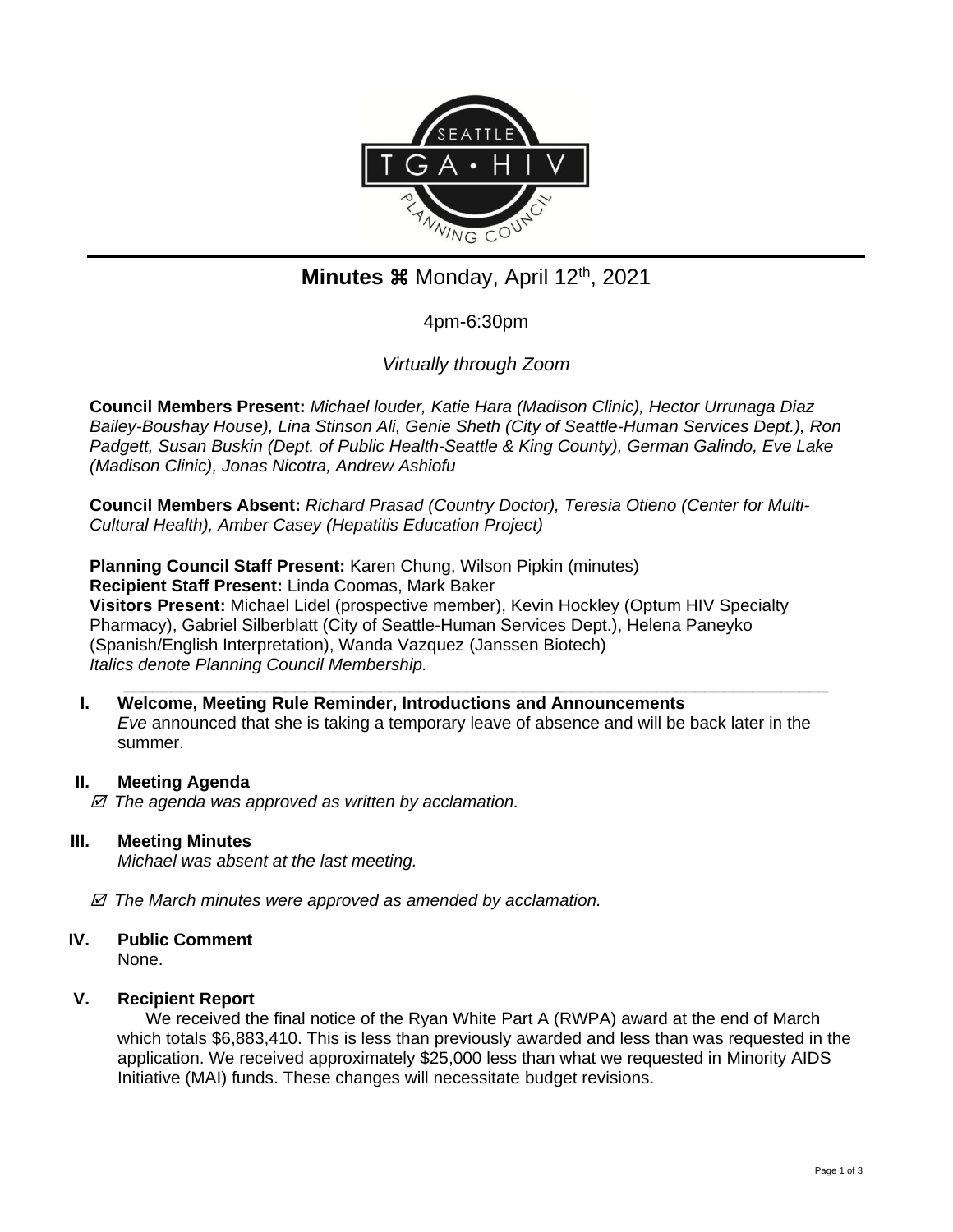The objective review panels will be meeting this Friday to review funding applications. There may be excess funds unapplied for that may need to be reallocated and this will happen at the next NAPSRA meeting. There are also cost reductions being considered in recipient staff and quality management to prioritize funds to services. There were questions about what has caused the reduction in funds, and the recipient will ask the project officer when they meet next. There are no clear answers yet as to why the funding reduction has happened. The feedback that they got from the Health Resources and Services Administration (HRSA) was positive and gave no feedback on why the awarded amount was reduced.

Recipient staff worked with agencies to help in their completion of the Ryan White Services (RSR) Report. This is the first this report has been done using the new PROVIDE database and there were a couple of hiccups. Staff worked diligently with agencies to resolve these and the report was submitted on time. There are 2 reports that the Recipient team will be working on in order to present to the Council, the Annual Progress Report due May 29th, and the program terms/submission report due June 30th. This is done after the award is received to show where the funds are going.

Recipient staff stated that the purpose of the RSR is to take note of how many clients have not tested their viral load in a calendar year, housing status and other indicators. Recipient staff is very open to requests to pull data and reports. They look forward to being able to better provide this data with the new database. Giving space to consumers to speak their minds and to thoughtfully honor and respond to their questions is a key part of this process. It was noted that having more consumers both present and heard is important.

#### **VI. Executive Committee Report**

In the debrief of the COVID-19 Q & A panel at the last Council meeting, it was requested that sharing of COVID information on a regular basis be implemented due to the rapidly changing landscape. It was noted that reopening of in person services was happening before vaccinations were broadly available, and this will likely increase as vaccines roll out. There was discussion about writing a letter suggesting against requiring vaccination to receive services.

## **VII. Needs Assessment, Priority Setting & Resource Allocation (NAPSRA) Committee Report**

This committee has been discussing consumer needs assessment, and Council staff has been doing research around the country on how other Transitional Grant Areas/Eligible Metro Areas (TGA/EMA) are approaching needs assessment during the COVID-19 pandemic. Phone interviews and focus groups were assessment tools discussed. A doodle poll will be sent out to see if a new time is necessary for this meeting.

# **VIII. Membership/Operations Committee Report**

This committee interviewed Michael Lidel, and another interview is scheduled for the next meeting. Recruitment of consumers is ongoing and there is still a need for a mental health service provider. Lydia Guy-Ortiz is no longer a part of the Council due to changing responsibilities at the Washington State Dept. of Health, and she will be missed. In her place Ray Harris has applied to fill the Ryan White Part B (RWPB) representational position. Michael Lidel was interviewed and his references will be reviewed at the next committee meeting. There was extensive discussion on having an anti-bias training at the Council. This would be good one to fulfill the yearly training requirement of the Council. This training was pushed back to the committee with a request for a fully-fledged idea for moving forward on this and other trainings. There was a request for other ideas for trainings.

## **IX. +Caucus Report**

This meeting was postponed and then cancelled due to lack of ability to attend. There is the ongoing need for a co-chair.